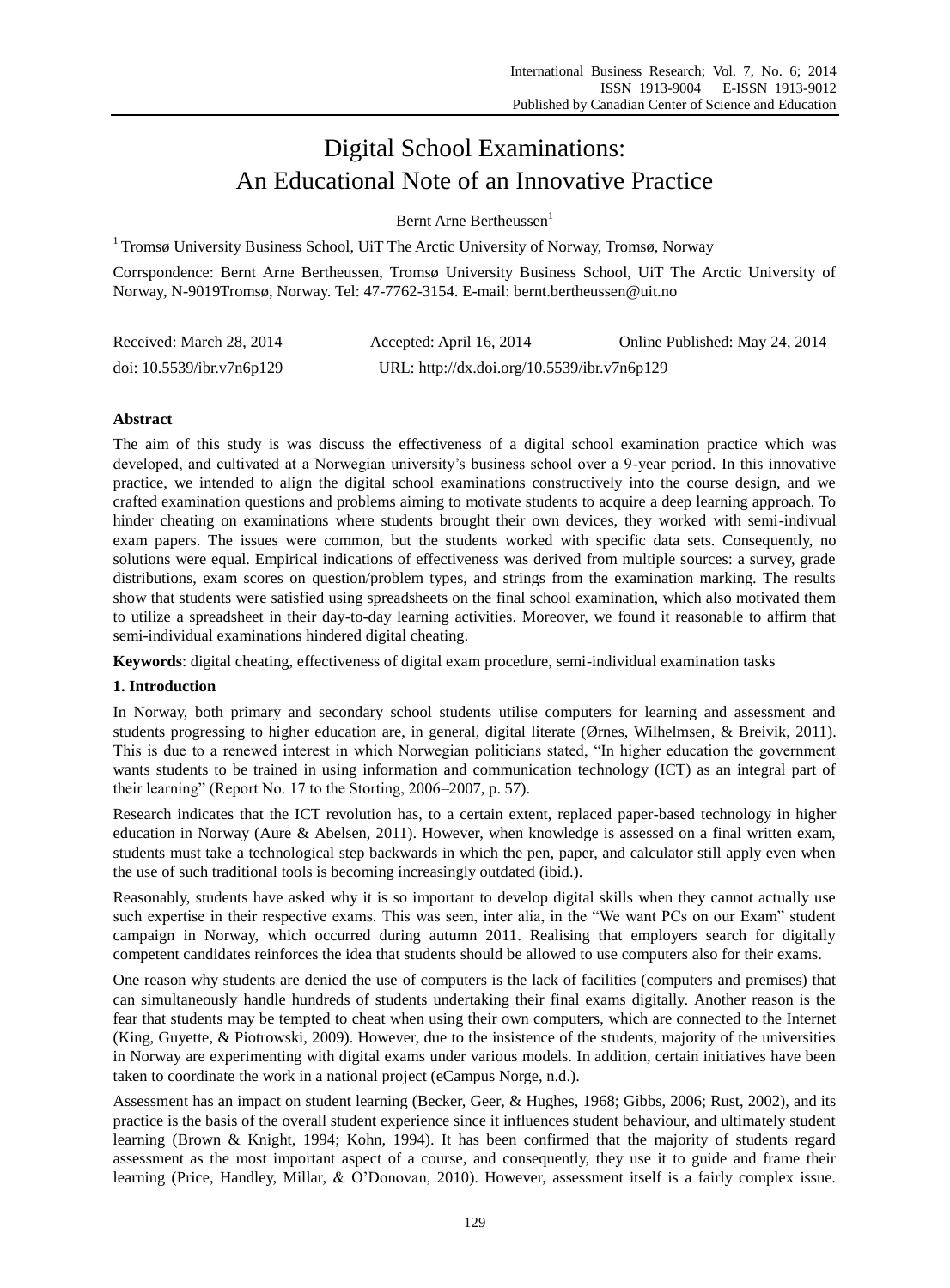Managing assessment requires an integrated approach in which it takes the context of the assessment into account. Therefore, there is no unified approach in the management of assessment (ibid.).

This article"s purpose is to provide an original contribution to the current debate on digital school examinations by discussing how such practice was developed, and cultivated at a Norwegian university"s business school over an 9-year period. Three research questions have guided our work:

- 1) Did we succeed in aligning the digital school examinations constructively into the course design?
- 2) Did we succeed in fosterering deep learning through digital school examinations?
- 3) Did we succeed in hindering cheating on digital school examinations?

The next sections examines the pedagogical theory underpinning the examination practice, describes the digital examination procedure and discusses its overall strengths and weaknesses. Finally, we present some empirical indications of effectiveness.

#### **2. Aligning a Digital School Examination Constructively**

Learning outcomes, assessment, and teaching and learning methods are interdependent. To support student learning, assessment should not be disconnected from teaching and learning outcomes. Instead, assessment should be aligned with the overall learning process. According to Biggs" model of "constructive alignment" (1996) in curriculum design, well-crafted course designs include: (1) learning outcomes that are clearly identified; (2) appropriate assessment tasks that are designed to directly assess whether each of the learning outcomes has been met; and (3) learning methods that empower the students to master the assessment requirements.

In course design, both formative and summative assessment activities should be embedded (Knight, 2002b). Assessments that certify achievement include a feed-out function since the grades can be treated as a performance indicator for the students. Such assessment is often called "summative" or "assessment *of* learning" (ibid.). On the other hand, assessments may have a formative purpose that modifies the learners thinking or behaviour to improve overall learning (Shute, 2008). Formative assessment is known as "assessment *for* learning'. Educational research emphasise the powerful influence on learning through formative feedback and assessment (Black & Wiliam, 2009; Hattie & Timperley, 2007; Shute, 2008).

#### *2.1 Constructive Alignment in Practice*

One key factor in our examination practice was to embed formative and summative assessment activities constructively into the overall course design which implies that the teaching materials, learning activities, and assessments are linked and balanced to achieve the expected learning outcomes (Biggs, 1996). Spreadsheet use is integrated into all of the practical activities, including formative and summative assessments, which ensures that the assessments are a consistent part of the overall course design. Figure 1 illustrates the design of the undergraduate finance course at our business school.

**Part 2: MODERN FINANCE** 



## **Part 1: CLASSICAL FINANCE**

## Figure 1. The course design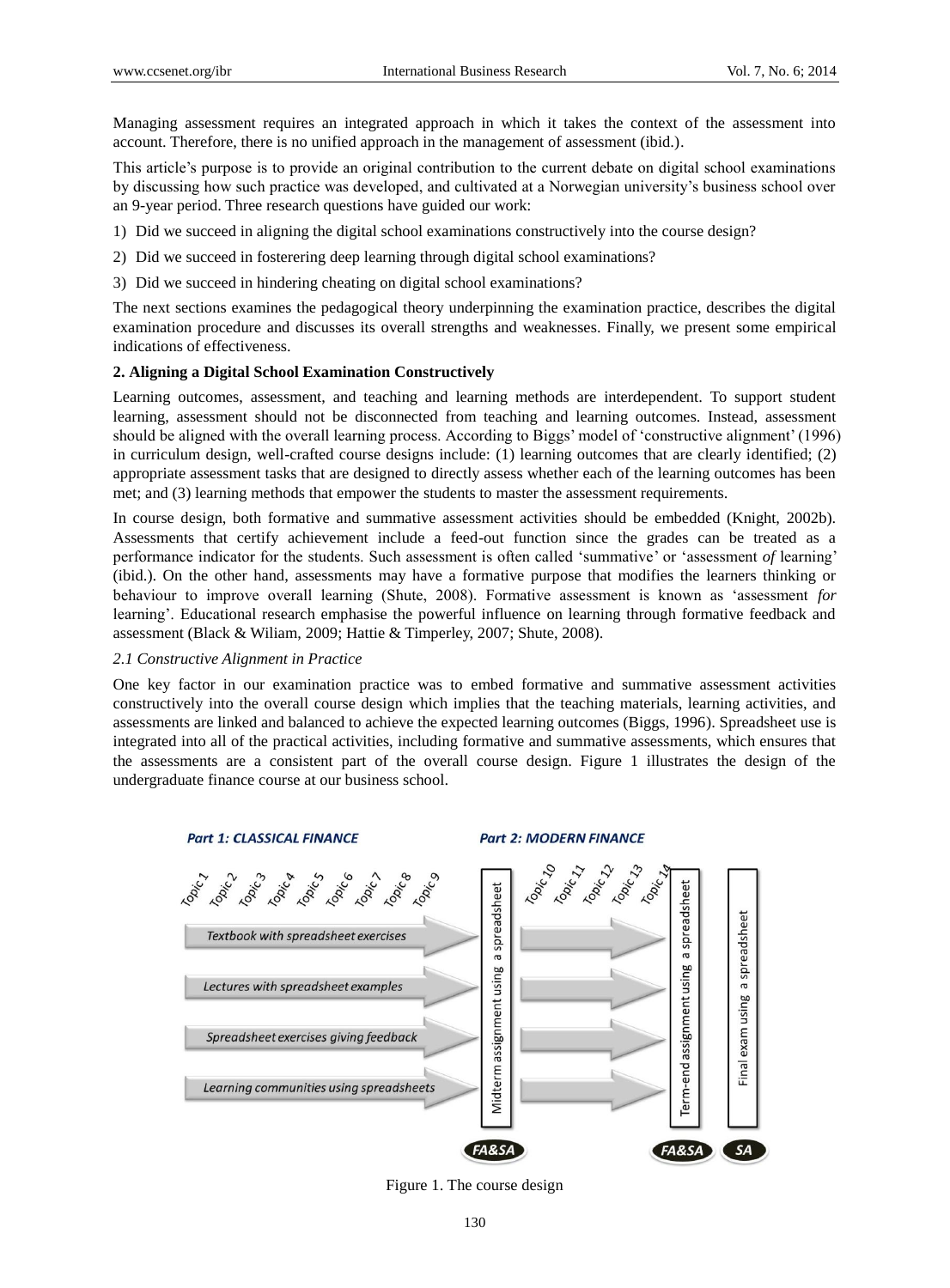In this course, we arranged two mandatory assignments (FA/SA in Figure 1) that must be approved before the student is allowed to take the final exam (SA in Figure 1). The assignments include both a summative and formative purpose. The summative purpose assesses the learning and documents the learning outcome (Knight, 2002b), while the formative purpose also assesses the learning but it provides each student with a detailed written report that shows the strengths and weaknesses as well as provides constructive suggestions for improvement. Within a continuous assessment system, it is essential to deliver formative feedback at regular intervals (Shute, 2008) and such reports also offer useful guidance for further education (Price et al., 2010). Formative assessments can also help faculty to recognize where students are struggling and address the problems in their teaching.

Mandatory assignments can motivate students who are struggling to begin their academic work and deter absenteeism by ensuring that they regularly submit the necessary assignments (Gibbs, 2007, p. 6). An additional purpose of the assignments is to inspire students to start their work early and maintain a sustained effort. The assignments also provide examination training (scaffolding) since they are arranged by using the final examination procedure (Wood, Bruner, & Ross, 1976).

# **3. Fostering Deep Learning through Digital School Examinations**

According to Knight (2002a, p. 107), assessment is "the Achilles" heel of quality". In higher education, we seek to encourage deep or quality learning. In contrast, surface learning is the opposite of deep learning (Gibbs, 1992; Marton & Saljo, 1984; Ramsden, 1992). When students can only achieve high marks through memorisation and drills, then the course design promotes surface learning (see Figure 2).

![](_page_2_Figure_7.jpeg)

Figure 2. Surface learning and deep learning linked to Bloom"s revised taxonomy (Anderson & Krathwohl, 2001)

Bloom"s revised taxonomy (BRT) defines the cognitive learning process in the following format: "the student will learn to: verb, noun" (Anderson & Krathwohl, 2001, pp. 4–5). The verb describes the cognitive process, and the noun depicts the unit of knowledge. The two axes in Figure 1 above, provide an overview of BRT"s main categories. The arrows in the figure connect the conceptual pair (surface and deep learning) to the cognitive processes and knowledge dimension in the taxonomy.

Surface learning is restricted to remembering processes such as the memorisation of facts, and concepts as well as learning by drilling. At the undergraduate level, learning is about understanding, applying, and analysing facts, concepts, and procedures. However, it is also necessary to remember pertinent information to acquire in-depth knowledge. In Figure 1, the further the arrow moves toward the bottom right-hand corner, the more depth-oriented the learning becomes. In this regard, a significant portion of our examination practice is to craft examination questions and problems that challenge students to include a deeper learning approach.

# *3.1 Fostering Deep Learning in Practice*

The final examination is perhaps the most important tool that encourages deep learning. Consequently, we should design examination questions and problems so that they are difficult to solve for those students who possess only surface knowledge of the topic. Through taxonomic analysis, we also strive to ensure the quality of the assignments and the final examination (Bertheussen, 2012). To this end, we use BRT for the cognitive domain, as illustrated in Figure 1. Table 1 provides an overview of the four general questions/problem types that form the basis of the required assignments and the final examination.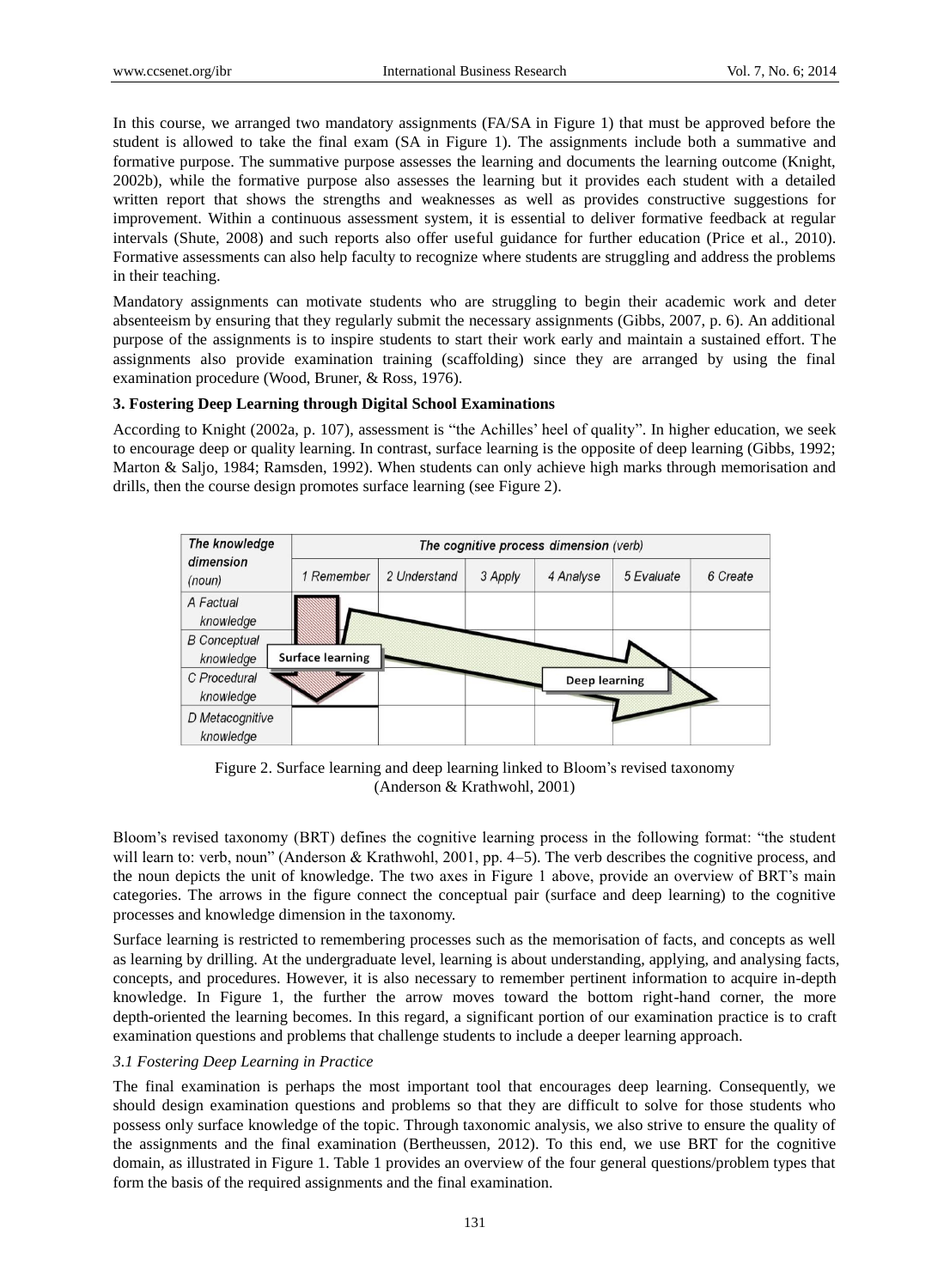|   | <b>Ouestion/Problem Type</b>                                                   | <b>Cognitive Processes Challenged</b>                                                                                  | Weight |  |  |  |  |  |
|---|--------------------------------------------------------------------------------|------------------------------------------------------------------------------------------------------------------------|--------|--|--|--|--|--|
|   | Multiple-choice question                                                       | Remembering facts and understanding concepts (see 1A, 1B, 2A, and<br>$2B$ in Figure 1).                                | 30%    |  |  |  |  |  |
|   | Implementing a single procedure                                                | Applying procedure knowledge (see 3C in Figure 1).                                                                     |        |  |  |  |  |  |
| 3 | multiple<br>Implementing<br>procedures<br>in<br>an<br>established structure    | Applying and analyzing procedure knowledge (see 3C and 4C in<br>Figure $1$ ).                                          | 20%    |  |  |  |  |  |
| 4 | Implementing multiple procedures in a structure<br>established by the students | Applying, analyzing, evaluating, and creating procedural knowledge<br>(see $3C$ , $4C$ , $5C$ , and $6C$ in Figure 1). | 40%    |  |  |  |  |  |

The exam tests the students" ability to remember facts and understand concepts (Question/Problem Type 1 in Table 1). However, multiple-choice questions cannot test the students" capacity to apply knowledge and skills to practice-related problems (Schuwirth & Van der Vleuten, 2004). Nevertheless, in basic professional courses, it is important to have a practical approach. Since the students will eventually become professionals, we emphasise their capacity to implement disciplinary procedures on a spreadsheet (Question/Problem Types 2–4 in Table 1). In the process of surface learning, the learner remembers and acts mechanically by memorising facts and drill procedures. In addition, Questions/Problems Types 1–3 in Table 1 can also be solved by students using a surface learning approach.

However, for the exam, students must also have the ability to apply knowledge and procedures to new problems. Question/Problem Type 4 in Table 1 tests the capacity of students in which they must independently establish a structure for the problem to be solved. These types of problems can be difficult, especially for those students who rely only on memorisation and drills. In practice, this requires developing a financial spreadsheet model from scratch (Bertheussen, 2012). As shown in Table 1, solving this type of unstructured problem received the highest score (40%).

#### **4. Hindering Cheating on Digital Exams**

Cheating on exams has been a considerable problem in the education sector for more than a century (Anderson, 1998) and the research literature with regard to cheating on traditional exams is extensive (McCabe, 1999; McCabe, Trevino, & Butterfield, 2001; Michaels & Miethe, 1989; Whitley, 1998). However, the literature is considerably sparse in relation to online cheating (Watson & Sottile, 2010). In a study by King et al. (2009), approximately 74% of the students stated that they found it easier to cheat in an online course compared to a traditional class. Nevertheless, this does not necessarily imply that all students, in reality, cheat more online.

In fact, the results of studies on online cheating have been contradictory. Grijalva, Nowell, and Kerkvliet (2006) found that there was no significant difference in cheating between traditional and online exams with approximately 3% of the students cheating on both examination types. Lanier (2006) found that students cheated much more in online courses while Stuber-McEwen, Wiseley, and Hoggatt (2009) concluded that students cheated less in online courses.

In addition, students taking a surface approach to learning are more likely to cheat compared to intrinsically motivated students (Carroll & Appleton, 2001). Therefore, it is important to develop digital exam practices that foster deep learning approaches.

#### *4.1 Hindering Digital Cheating in Practice*

The final exam is not an open-book examination and the students are not allowed to open or copy materials from files since this is regarded as cheating. We also consider any communication with fellow students as cheating. To reduce the potential for cheating, students are given common problems to address, but they include individual data sets. In other words, the examination papers are semi-individual since the problems are similar but the data sets are personal. This implies that the students should solve the problems by applying the same procedures, but they must implement the procedures in his/her own way.

In the data sets, the values of the variables differ, which results in various solutions. Moreover, the variables used in calculation procedures (formulas) are inserted in randomised cells on the spreadsheet, and as a result, the formulas created by the students are different. Therefore, information concerning another student's solution, or formulas leading to the solution, is of no value. The fact that students develop different solutions, as well as different formulas leading up to the solutions, makes it more difficult and time consuming to cheat.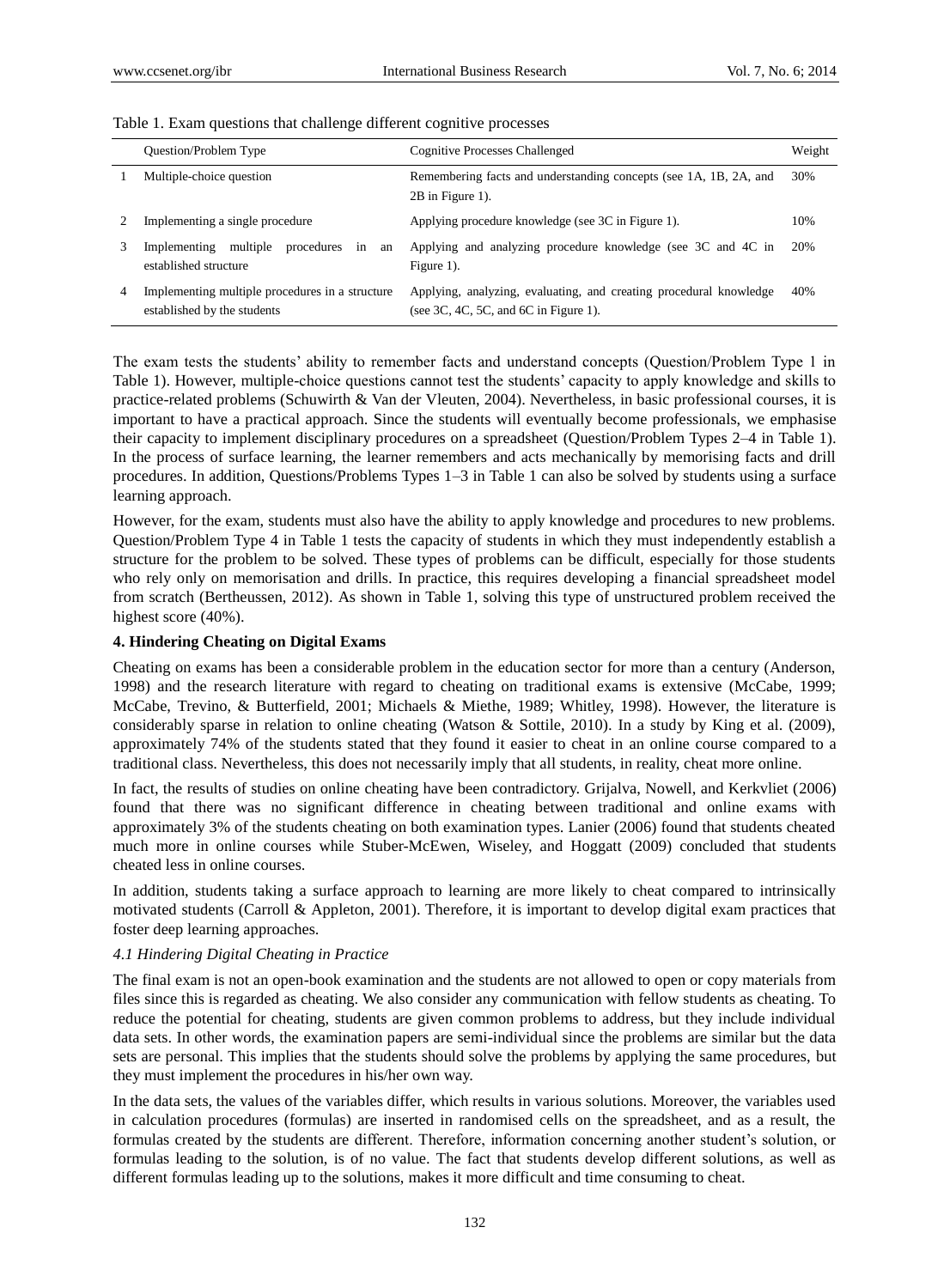Nevertheless, this is not a guarantee against cheating. Prior to the exam, the students may work with financial issues solved in a specified way and may have saved many of the solutions on their computers. Since we have limited opportunities to enforce the ban on cheating, students can still open these spreadsheets and compare them with the exam questions during the examination.

Furthermore, by analysing the structure of an exercise that was previously stored on the computer, a student can find helpful guidelines that may aid in working out the solution. However, since the individual data sets are different, they cannot simply copy and paste elements from the previous exercises into their examination paper.

Comparing and discovering the underlying structure of the two problems require sophisticated abstract thinking. According to BRT, evaluating is, along with analysing and creating, a higher order cognitive process (see Figure 1). Students who are capable of this type of thinking process are more likely to resolve the original exam questions and problems.

However, we cannot rule out that students are searching for solutions to exam questions and problems by opening, analysing, and evaluating material stored on their computers. In addition to being knowledge-intensive, this operation requires students to have completed the exercises in the course and saved the solutions. Indeed, this will be a time-consuming method for solving an exam question or problem. During a digital examination such as ours, time is a limited resource and the students receive approximately half of what they would have received on a similar manual examination.

# **5. Automatic Scoring of Digital Exam Papers**

A computer can quickly and automatically mark the assignments and examination workbooks and, in most cases, students believe that it is credible and fair. When marking an examination paper manually, we do not simply assess the result, but we also examine the problem solving process. The same practice is utilised with automatic marking. For example, students receive credit for each sub-problem that they manage to solve and they also obtain credit for solving part of the sub-problem.

However, automatic marking is complicated by the risk of consecutive errors in a calculation (Bertheussen, 2014). A consecutive error is an error that occurs early, thus propagating and causing errors in subsequent calculations. In this regard, our marking algorithm detects and corrects consecutive errors so that students are not successively penalised for the same error (ibid.).

## **6. Empirical Indications of Effectiveness**

The innovative digital examination procedure described in this article included several activities. First, we attempted to prepare our students for the final exam through continuous formative and summative assessment activities that were aligned with the course design (see FA&SA in Figure 1). Second, we aimed to construct exam questions and problems that challenged and measured more than surface subject knowledge (see "Deep learning' in Figure 2). Third, we prepared semi-individual examination papers to hinder possible cheating (see the paragraph "Hindering digital cheating in practice" on p.8).

In this section we will present some empirical indications of the effecitiveness of the digital examination procedure. This issue is open and complex, but we do have some indications that we are pursuing a fruitful track.

# *6.1 Research Question 1: Did We Succeed in Aligning the Digital School Examinations Constructively into the Course Design?*

6.1.1 Indication of Success: After Nine years, the Digital Exam Practice Is Still Ongoing

The digital exam procedure has been through classroom iterations for nine years at our business school. Currently, more than 100 students take the course each year and both the assignments and final exam are completed using the students" computers in a large auditorium (with supervisors). A total of 800 students have passed the exam in this financial course by using their own computers to solve semi-individual exam questions and problems. Each repetition has provided us with new opportunities to make improvements, so that over time, we think the procedure has evolved into a well-developed practice.

6.1.2 Indication of Success: The Students Were Satisfied with the Practice

Now, we will discuss students satisfaction and motivation from using a spreadsheet for mandatary assignments and the final exam. A questionnaire was distributed electronically (QuestBack) to 131 students who completed the final digital exam in fall 2013 and we received 83 responses (63%). Two claims were formulated and designed to capture the content of the question in a valid and reliable manner. The responses were reported on a five-point scale ranging from 1 (strongly disagree) to 5 (strongly agree).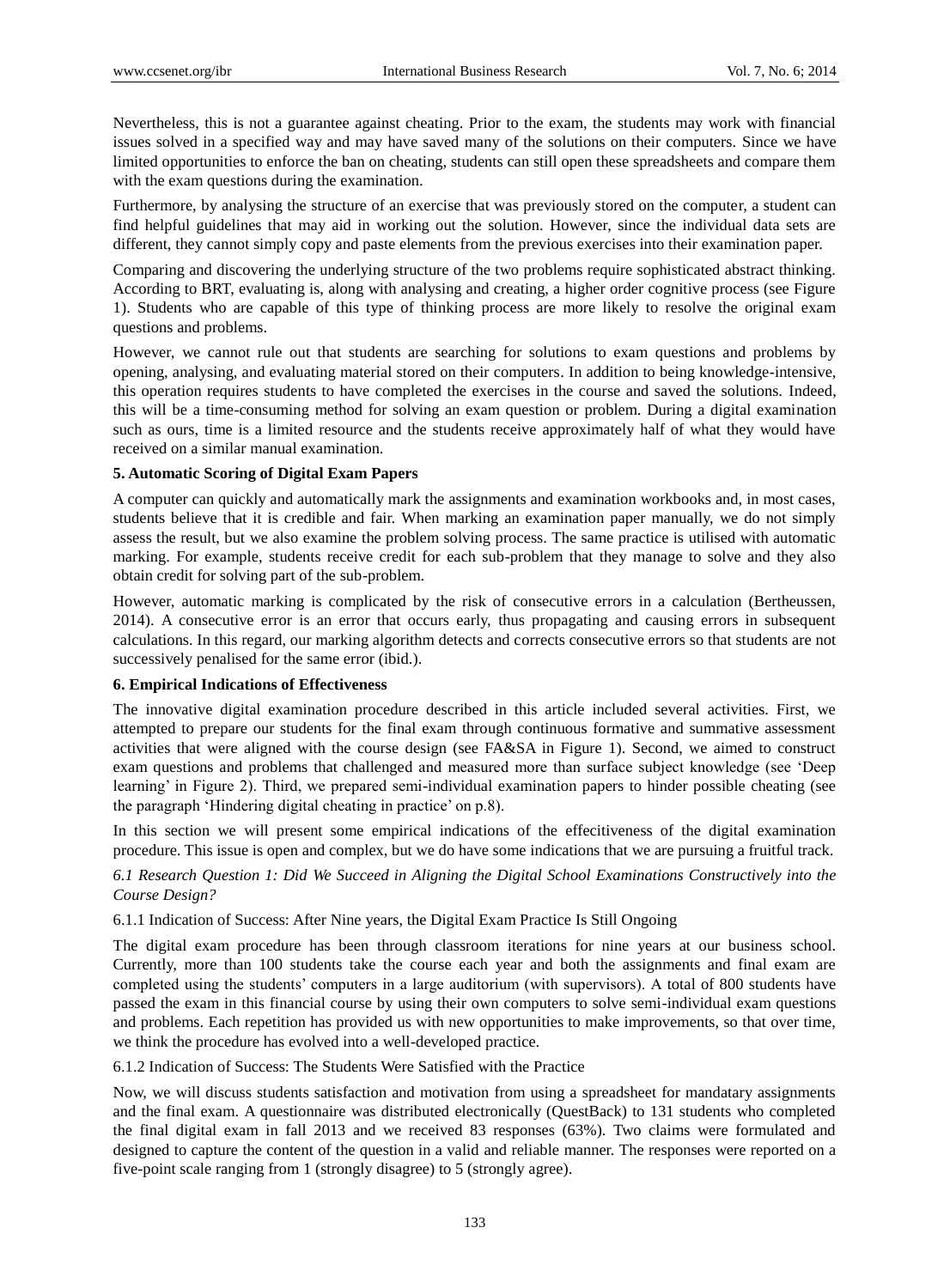|                                                                                                                              | Average (SD) | t-value $(p)^*$ |
|------------------------------------------------------------------------------------------------------------------------------|--------------|-----------------|
| I am satisfied by being allowed to use a spreadsheet for the mandatory assignments<br>and the final exam.                    | 4.61(0.6)    | 24.3(0)         |
| I am motivated to learn how to use a spreadsheet since I know that I will use one for<br>the assignments and the final exam. | 4.64(0.8)    | 18.0(0.00)      |

Table 2. Student satisfaction and motivation from using a spreadsheet for the mandatory assignments and the final exam  $(n = 83)$ 

*Note.* \* Significantly different from the middle value 3.

The claim that students were satisfied by being allowed to use a spreadsheet for the assignments and the final exam included a significant mean score of 4.61. Realising that the use of a spreadsheet on the assignments and exam was required motivated the students to learn how to use this artefact (significant mean score of 4.64).

Since spreadsheet use is integrated into all practical learning activities in the course (see Figure 2), the students should be allowed to use a spreadsheet when being assessed. If not, the course design would become inconsistent (Biggs, 1996). The students reported that they were satisfied with being allowed to use a spreadsheet for their mandatory assignments and the final exam (see Table 2). They were also motivated to develop spreadsheet skills since they could use such skills for the assignments and the final exam (see Table 2). The results are, in agreement with Brown and Knight (1994), stating that the examination exerts great influence on what students give priority.

6.1.3 Indication of Success: The Grading Distribution Is Approximately Normal

Now, we will discuss whether the grading distribution for digital examinations differ significantly from the normal distribution or the national average. During the examination, the students document some of their learning outcomes (Ash & Clayton, 2009). Figure 3 illustrates the cumulative distribution of grades for the 2005–2013 time period. During this period, 38% of the students received either an "A" or a "B", while 11% failed the exam.

![](_page_5_Figure_10.jpeg)

Figure 3. Grade distribution of the digital examinations, 2005–2013, N=800

Table 3 compares our distribution of the grades (see Figure 3) with the normal distribution and the national average for an undergraduate finance course.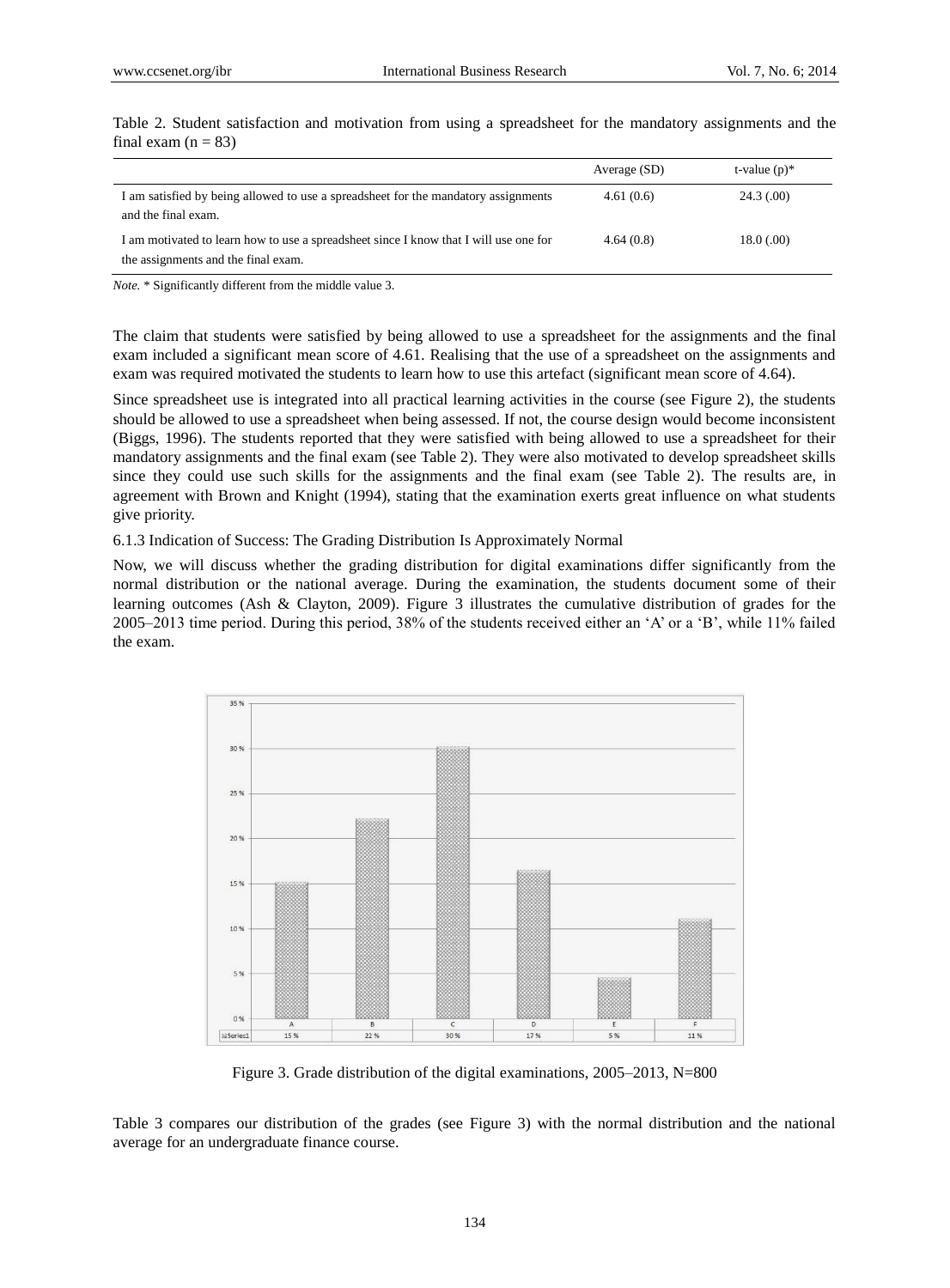|                                               | Percentage of $A + B$ | Percentage of F |
|-----------------------------------------------|-----------------------|-----------------|
| Troms ø University Business School 2005–2013  | 37%                   | 11%             |
| $(n = 800)$                                   |                       |                 |
| Normal distribution                           | 35%                   |                 |
| The national average (NR $\emptyset$ A, 2008) | 31%                   | 15%             |

#### Table 3. Comparison of the grade distributions

As indicated in Table 3, an additional 6% achieved an "A" or a "B" on our digital examination compared to the national average, while an additional 2% received an "A" or a "B" using our examination procedure compared to normal distribution. Our failure rate was 4% lower than the national average.

For a digital school examination to be trustworthy, an external examiner approves the exam questions and problems before the final examination. Moreover, the grading distribution (based on 800 students over an 9-year period) should not differ significantly from the normal distribution or the national average. Our students scored higher than the national average and slightly better than the normal distribution (see Figure 3 and Table 3). In addition, our failure rate was somewhat lower than the national average (see Table 3).

One reason for these findings may be that our course was more motivating since the use of a spreadsheet was integrated into all of the practical activities, which satisfied and motivated the students (see Table 2). But there might be many other reasons why students score higher than the national average. For example, the teachers may have set less ambitious goals for the course, or the exam problems may have been easyer to solve for the students.

## *6.2 Research Question 2: Did We Succeed in Fosterering Deep Learning Through Digital School Examinations?*

A significant part of our examination practice is to craft examination questions and problems that motivate students to acquire a deep learning approach (see Table 1). In Table 4, we aim to elucidate this claim. On the right side of Table 4, we provide the average score and standard deviation of the four question/problem types presented to 104 students who completed the examination in fall 2013.

|   | Question/Problem Type                                                                     | Average Score (SD) |
|---|-------------------------------------------------------------------------------------------|--------------------|
|   | Multiple-choice question                                                                  | 67% (16%)          |
|   | Implementing a single procedure                                                           | 76% (35%)          |
|   | Implementing multiple procedures in an established structure                              | 71% (32%)          |
| 4 | Implementing multiple procedures in a structure established by the students<br>themselves | 52% (20%)          |

Table 4. Exam scores on question/problem types, Fall 2013 (N=104)

Question/Problem Types 1–3 (Table 4) can be solved by both students with a deep learning approach and surface oriented learners. The average score of these three question/problem types is approximately 70%. However, to solve Question/Problem Type 4, students must develop their own financial spreadsheet model from scratch, which requires a deeper learning approach (see Figure 1). The average score of this problem is, as indicated, lower (52%). To earn an 'A', 90% of the examination problems must be solved correctly. If students score 100% on all of the "easy" exam problems (Question/Problem Types 1–3), then they still need to solve 75% of the "difficult" problems to receive an 'A'.

We hope that this fact will encourage students to aquire a deeper learning approach. In higher education, students should not be able to earn high marks simply by memorising and drilling (Ramsden, 1992). Since we have invested heavily in digitising school exams, we risk reinforcing a problem that already exists. To prevent this issue, it is of utmost importance that we challenge students on higher order cognitive processes (see Figure 1).

In addition, the final examination is perhaps the most important tool that encourages deep learning. In our digital exam, there was always at least one task that required a student to independently establish a structure for the problem to be solved. In practice, this means developing a financial spreadsheet model from scratch. Upon examination, solving this type of unstructured problem achieved the highest score (40%, as shown in Table 1).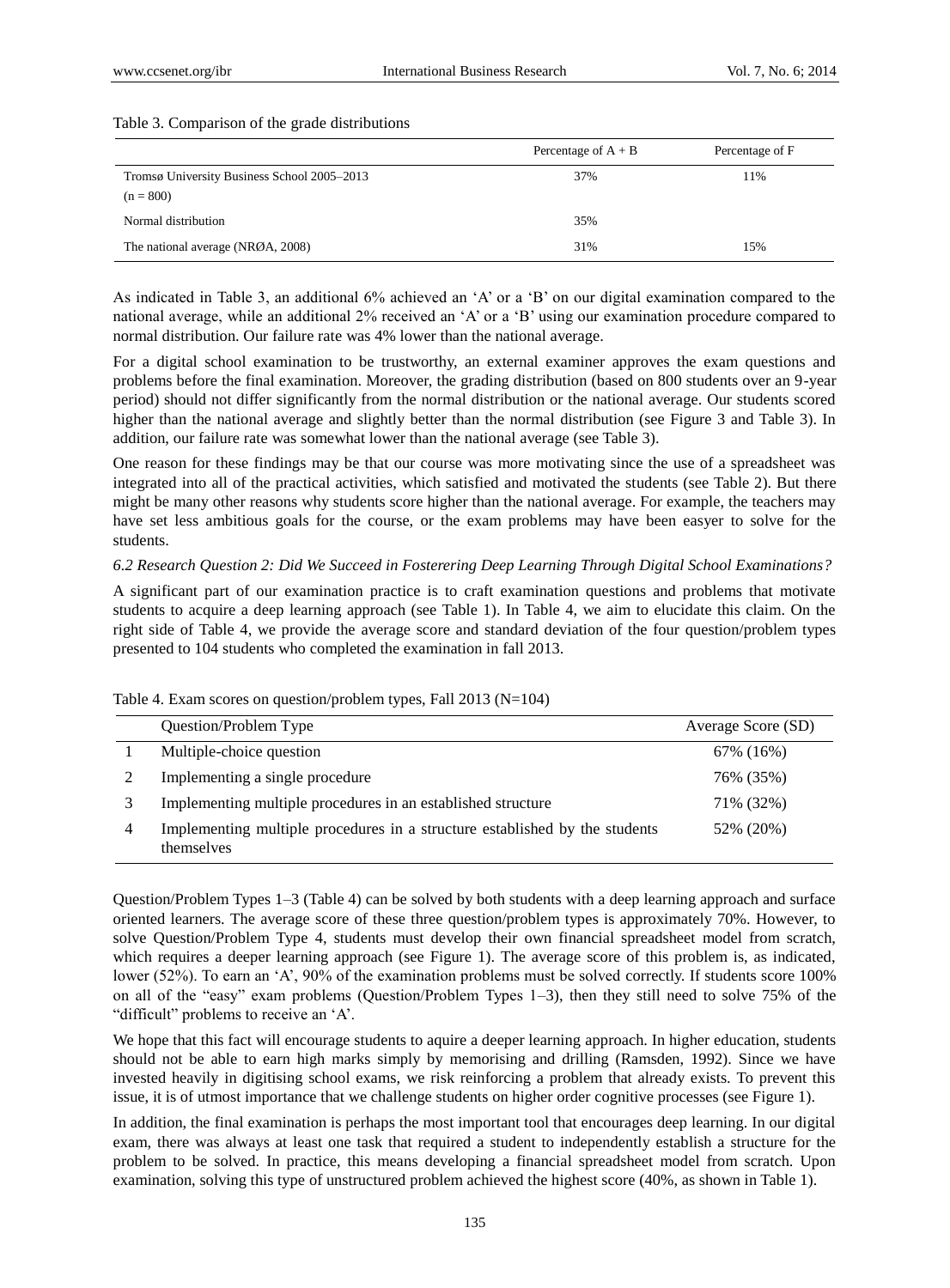#### *6.3 Research Question 3: Did We Succeed in Hindering Cheating on Digital School Examinations?*

The grade distribution in Figure 3 does not indicate cheating. We would expect the grade distribution to be influenced by cheating since it enhances their performance. Therefore, more candidates would receive an "A" or a "B" compared to grades achieved through the normal distribution and the national average. The distribution in Figure 3 is slightly skewed to the left since a greater percentage of students received either an 'A' or a 'B' through digital examinations compared to the normal distribution (37% vs. 35%) and the national average (37% vs. 31%). However, behind the national average, there is a significant variation among institutions.

The automatic marking algorithm creates detailed marking strings for the students by counting their individual scores for each question and sub-problem. If several students achieve a total score with identical sub-scores, then there may be a reason for concern. After the marking, we compare the students" marking strings to expose instances of cheating (see Figure 4).

| Cand, no | 1                       | $\overline{\mathbf{z}}$ | $\overline{3}$ | $\mathbf{a}$ | 5  | 6                              | $\overline{7}$                         | 8 | 9 | 10 11    | $12 \quad 13$ |               |                           |        |            |  |                |    | 14   15   16   17   18   19   20   21   22   23   24 | 25 |                | 26 Sum |
|----------|-------------------------|-------------------------|----------------|--------------|----|--------------------------------|----------------------------------------|---|---|----------|---------------|---------------|---------------------------|--------|------------|--|----------------|----|------------------------------------------------------|----|----------------|--------|
|          | 019 100 100             |                         |                |              |    |                                |                                        |   |   |          |               |               |                           |        |            |  |                |    |                                                      |    |                | 98     |
|          | 046 100 100 100         |                         |                | 65           | 85 |                                |                                        |   |   |          |               |               |                           |        |            |  |                |    |                                                      |    |                | 96     |
|          | 029 100 100             |                         | 85             |              |    |                                |                                        |   |   |          |               |               |                           |        |            |  |                |    |                                                      |    |                | 95     |
|          | 035 100 100 100         |                         |                | 65           |    |                                |                                        |   |   |          |               |               |                           |        | 50         |  |                |    | 88 100 100 100 100 100 100 100                       |    |                | 94     |
|          | 062 100 100             |                         | 100            |              |    | 65 100 100 100 100 100 100 100 |                                        |   |   |          |               |               | 0 100 100 100 100 100 100 |        |            |  |                |    | 82 100 100 100 100 100 100 100                       |    |                | 94     |
|          | 075 100 100 100         |                         |                | 65           |    |                                |                                        |   |   |          |               |               |                           |        |            |  |                |    |                                                      |    |                | 94     |
|          | 082 100 100 100         |                         |                |              |    |                                |                                        |   |   |          |               |               |                           |        |            |  |                |    |                                                      |    | 42 100 100 100 | 94     |
|          | 093 100 100             |                         |                |              |    | 50 100 100 100                 |                                        |   |   |          |               |               |                           |        |            |  |                |    |                                                      |    |                | 94     |
|          | 097 100 100 100 100 100 |                         |                |              |    |                                | 85 100 100 100 100 100 100 100 100 100 |   |   |          |               |               |                           | 48 100 |            |  |                |    | 50 100 100 100 100 100 100 100 100                   |    |                | 94     |
|          |                         |                         |                |              |    |                                |                                        |   |   |          |               |               |                           |        | 56 100 100 |  | 82 82 82       | 82 |                                                      |    | 82 100 100 100 | 93     |
|          | 039 100 100             |                         | 85             |              |    | 65 100 100 100 100 100 100 100 |                                        |   |   |          |               | 0 100 100 100 |                           |        |            |  |                |    |                                                      |    |                | 92     |
|          | 105 100 100             |                         | 85             |              |    | 65 100 100 100 100 100 100 100 |                                        |   |   |          |               | 0 100 100 100 |                           |        |            |  |                |    |                                                      |    |                | 92     |
| 001      | 20                      | 100                     | 85             |              |    |                                |                                        |   |   |          |               |               |                           |        |            |  |                |    |                                                      |    |                | 91     |
|          | 023 100 100             |                         | 50             |              |    |                                |                                        |   |   |          |               |               | 32                        |        |            |  |                |    | 0 100 100 100 100 100 100 100 100 100                |    |                | 91     |
|          | 064 100 100             |                         |                |              |    | 85 100 100 100 100 100 100 100 |                                        |   |   | $\Omega$ |               | 0 100 100 100 |                           |        |            |  |                |    |                                                      |    |                | 91     |
| 112      |                         |                         |                |              |    |                                |                                        |   |   |          |               |               |                           |        |            |  | 82 100 100 100 |    | 42                                                   |    | 25 100 100     | 91     |
|          | 005 100 100             |                         |                |              |    |                                |                                        |   |   |          |               |               |                           |        | 50         |  | 52 100 100 100 |    | 82                                                   |    | 25 100 100     | 90     |
|          | 040 100 100             |                         | 85             | 65           | 50 |                                | 85 100 100 100 100 100 100 100 100 100 |   |   |          |               |               |                           | 56 100 |            |  |                |    | 50 100 100 100 100 100 100 100 100                   |    |                | 90     |
|          | 086 100                 |                         | 40 100         | 65           |    |                                |                                        |   |   |          |               |               |                           |        |            |  |                |    |                                                      |    | 25 100 100     | 90     |

Figure 4. Strings from an examination marking

Figure 4 reveals that six students achieved an overall score of 94 points, but each included a different marking string. Neither the four students who received 91 points, nor the three with 90 points had the same string in Figure 4. Students obtained the same total score by adding different sub-scores, which indicated that they achieved their scores honestly. However, it does not exclude them from the possibility of cheating. Upon examination of the grade distribution and the combined marking strings, it is not unreasonable to affirm that semi-individual examinations hinder digital cheating. However, we did experience cheating in which one student submitted another student's digital examination paper as his own. This type of cheating was revealed through the examination procedure.

## **7. Conclusion**

Students progressing to higher education in Norway are, in general, digital literate (Ørnes et al., 2011). Nevertheless, when knowledge is assessed on final exams, they are still required to apply pen, paper, and a calculator even though such traditional tools are becoming increasingly outdated. To comply with both the students' request to use computers on an exam (ibid.) and educational objectives to utilise ICT as an integral part of the learning process (Report No. 17 to the Storting, 2006–2007), we have at our business school designed a finance course in which students solve problems by using a spreadsheet on their own computers rather than a calculator. In addition, the spreadsheet is also used for the mandatory assignments, as well as the final exam. In this paper, we reflect on what we believe is an innovative educational practice that utilises digital school exams. Three research questions guided our work.

First we questioned if we had succeeded in aligning the digital school examinations constructively into the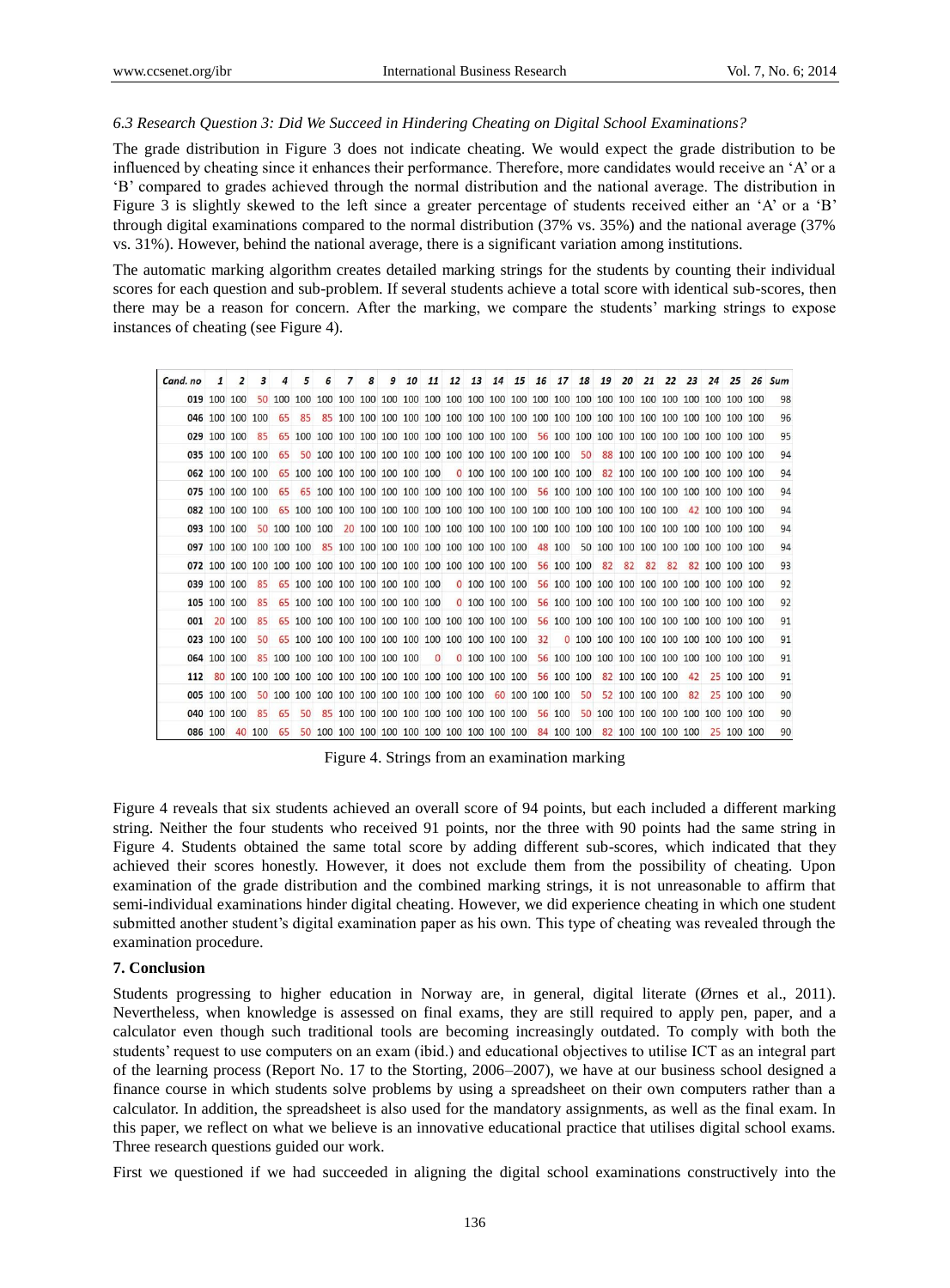course design. In the empirical part of the study we discussed three indications of success. One such indicator was that after nine years, our digital exam practice is still ongoing, and currently, more than 100 students take the course each year. Both the assignments and the final exam are completed using the students" computers in a large auditorium with supervisors. Another indication giving support to research question 1 is that the students were satisfied with the assessment procedure and motivated to improve their digital skills (see Table 2). This result was based on a survey which recieved 83 responses. A total of 800 students over an 9-year period have passed the exam in this financial course by using their own computers to solve semi-individual exam questions and problems. According to Figure 3 and Table 3, the cumulative distribution of grades was approximately normal, which is the third and final indication supporting research 1.

In the second research question, we asked if we succeeded in fosterering deep learning through our digital school examination practice. For students to achieve high grades on the digital school examinations (Table 4), they were challenged also on higher order cognitive processes (analysing, evaluating and creating). We trust that this fact encouraged them to aquire a deep learning approach.

In our third and final research question, we asked if we succeeded in hindering cheating on digital school examinations by submitting semi-individual examination papers in which the presented materials were the same, but the semi-individual data sets ensured that none of the solutions were identical. Upon examination of the grade distribution (Figure 3) and the combined marking strings (Figure 4), we found it not unreasonable to affirm that semi-individual examinations hindered digital cheating.

Although we believe that our digital examination procedure is an educational innovation, it still includes some limitations. The examination procedure was not generic since it related to exam problems that were only suitable for spreadsheet modelling. In addition, the problems had to be simple in structure and limited in scope. However, this is a typical feature of examination problems, especially in current business economics subjects at the undergraduate level. Therefore, the empirical evidence reported in this study is restrictive and not representative. To eliminate contextual effects, future research should be significantly expanded to include studies that cross class, institution and geographic lines.

### **References**

- Anderson, J. (1998). *Plagiarism, copyright violation, and other thefts of intellectual property: An annotated bibliography with a lengthy introduction*. Jefferson, NC: McFarland.
- Anderson, L. W., & Krathwohl, D. R. (Eds.). (2001). *A taxonomy for learning, teaching and assessing: A revision of Bloom's taxonomy of educational objectives* (complete ed.). New York: Longman.
- Ash, S. L., & Clayton, P. H. (2009). Generating, deepening, and documenting learning: The power of critical reflection in applied learning. *Journal of Applied Learning in Higher Education, 1,* 25–48.
- Aure, M., & Abelsen, B. (2011). *To a certain extent: the educational use of digital tools in higher norwegian education*. Norgesuniversitetets, paper No 1/2011, 163–198.
- Becker, H. S., Geer, B., & Hughes, E. C. (1968). *Making the grade: The academic side of college life*. New Brunswick, NJ: Transaction.
- Bertheussen, B. (2012). Using paper or a spreadsheet: Cognitive challenges when solving financial problem-solving tasks. *Uniped, 35*(3). http://dx.doi.org/10.3402/uniped.v35i3.19897
- Bertheussen, B. A. (2014). Power to business professors: Automatic grading of problem-solving tasks in a spreadsheet. *Journal of Accounting Education, 32*(1), 76–87. http://dx.doi.org/10.1016/j.jaccedu.2014.01.002
- Biggs, J. (1996). Enhancing teaching through constructive alignment. *Higher Education, 32*(3), 347–364. http://dx.doi.org/10.1007/BF00138871
- Black, P., & Wiliam, D. (2009). Developing the theory of formative assessment. *Educational Assessment, Evaluation and Accountability, 1*(21), 5–31. http://dx.doi.org/10.1007/s11092-008-9068-5
- Brown, S., & Knight, P. (1994). *Assessing learners in higher education*. London: Kogan Page.
- Campus Norge. (n.d.). *Blog*. Retrieved from http://www.ecampus.no/prosjekter/digitaleksamen/
- Carroll, J., & Appleton, J. (2001). *Dealing with Plagiarism: A Good Practice Guide*. Retrieved from http://www.jisc.ac.uk/01pub/brookes.pdf
- Gibbs, G. (1992). *Improving the Quality of Student Learning*. Bristol: TES.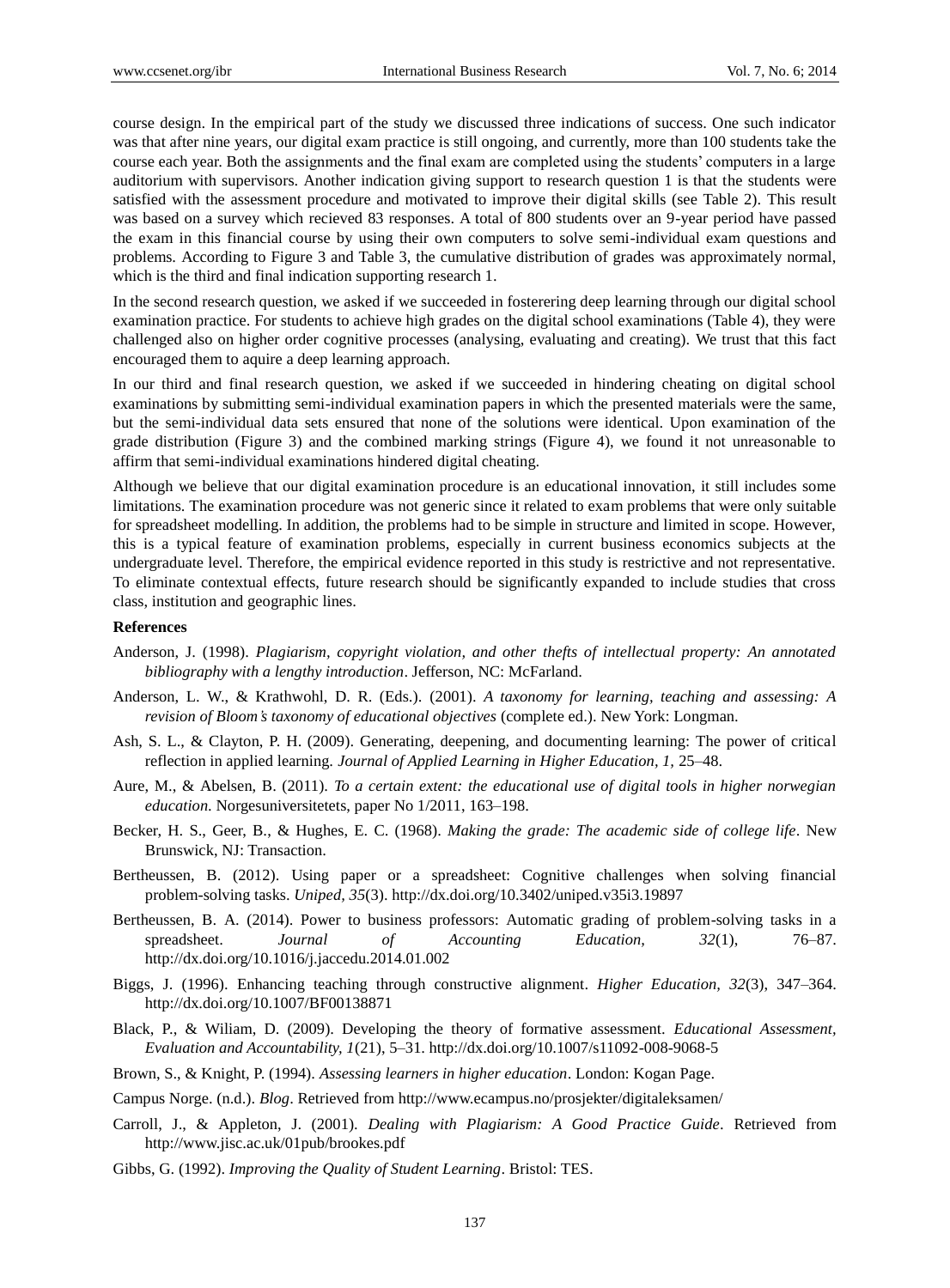- Gibbs, G. (2006). How assessment frames student learning. In C. Bryan & K. Clegg (Eds.), *Innovative assessment in higher education* (pp. 23–36). London: Routledge.
- Gibbs, G. (2007). Part-time effort for full-time degrees. *Times Higher Educational Supplement,* September 28, 2007.
- Grijalva, T., Nowell, C., & Kerkvliet, J. (2006). Academic honesty and online courses. *College Student Journal, 40*(1), 180–185.
- Hattie, J., & Timperley, H. (2007). The power of feedback. *Review of Educational Research, 77*(1), 88–118. http://dx.doi.org/10.3102/003465430298487
- King, C., Guyette, R., & Piotrowski, C. (2009). Online exams and cheating: An empirical analysis of business students" views. *The Journal of Educators Online, 6*(1), 1–11.
- Knight, P. T. (2002a). The Achilles" heel of quality: The assessment of student learning. *Quality in Higher Education, 8*(1), 107–115. http://dx.doi.org/10.1080/13538320220127506
- Knight, P. T. (2002b). Summative assessment in higher education: Practices in disarray. *Studies in Higher Education, 27*(3), 275–286. http://dx.doi.org/10.1080/03075070220000662
- Kohn, A. (1994). Grading: The issue is not how but why. *Educational Leadership, 52*(2), 38–41.
- Lanier, M. (2006). Academic integrity and distance learning*. Journal of Criminal Justice Education, 17*(2), 244–261. http://dx.doi.org/10.1080/10511250600866166
- Marton, F., & Saljo, R. (1984). Approaches to Learning. In F. Marton, D. Hounsell, & N. Entwistle (Eds.), *The Experience of Learning.* Edinburgh: Scottish Academic Press.
- McCabe, D. L. (1999). Academic dishonesty among high school students. *Adolescence, 34*(136), 681–687.
- McCabe, D. L., Trevino, L. K., & Butterfield, K. D. (2001). Cheating in academic institutions: A decade of research. *Ethics and Behavior, 11*(3), 219–232. http://dx.doi.org/10.1207/S15327019EB1103\_2
- Michaels, J., & Miethe, T. (1989). Applying theories of deviance to academic cheating. *Social Science Quarterly, 70*(4), 870–885.
- NRØA. (2008). *Grading Report 2008 for Bachelor Studies in Business Administration*. Retrieved from http://www.uhr.no/documents/karakterrapport\_bachelor\_2008.pdf
- Ørnes, H., Wilhelmsen, J., Breivik, J., & Solstad, K. J. (2011). The Digital State of Norway 2011. *Norgesuniversitetet Paper No 1/2011*.
- Price, M., Handley, K., Millar, J., & O"Donovan, B. (2010). Feedback: All that effort, but what is the effect? *Assessment & Evaluation in Higher Education, 35*(3), 277–89. http://dx.doi.org/10.1080/02602930903541007
- Ramsden, P. (1992). *Learning to Teach in Higher Education*. London: Routledge. http://dx.doi.org/10.4324/9780203413937
- Report No. 17 to the Storting. (2006–2007). *An Information Society for All*. Retrieved from http://www.regjeringen.no/en/dep/kmd/documents/white/propositions/2006-2007/report-no-17-2006---2007 -to-the-storting.html?id=441497
- Rust, C. (2002). The impact of assessment on student learning. *Active Learning in Higher Education, 3*(2), 145–158. http://dx.doi.org/10.1177/1469787402003002004
- Schuwirth, L. W., & Van der Vleuten, C. P. M. (2004). Different written assessment methods: What can be said about their strengths and weaknesses? *Medical Education, 38*(9), 974–979. http://dx.doi.org/10.1111/j.1365-2929.2004.01916.x
- Shute, V. J. (2008). Focus on formative feedback. *Review of Educational Research, 78*(1), 153–189. http://dx.doi.org/10.3102/0034654307313795
- Stuber-McEwen, D., Wiseley, P., & Hoggatt, S. (2009). Point, click, and cheat: Frequency and type of academic dishonesty in the virtual classroom. *Online Journal of Distance Learning Administration, 12*(3), 1–10.
- Watson, G., & Sottile, J. (2010). Cheating in the digital age: Do students cheat more in online courses? *Online Journal of Distance Learning Administration, 13*(1). http://www.westga.edu/~distance/ojdla/spring131/watson131.html
- Whitley, B. (1998). Factors associated with cheating among college students: A review. *Research in Higher*